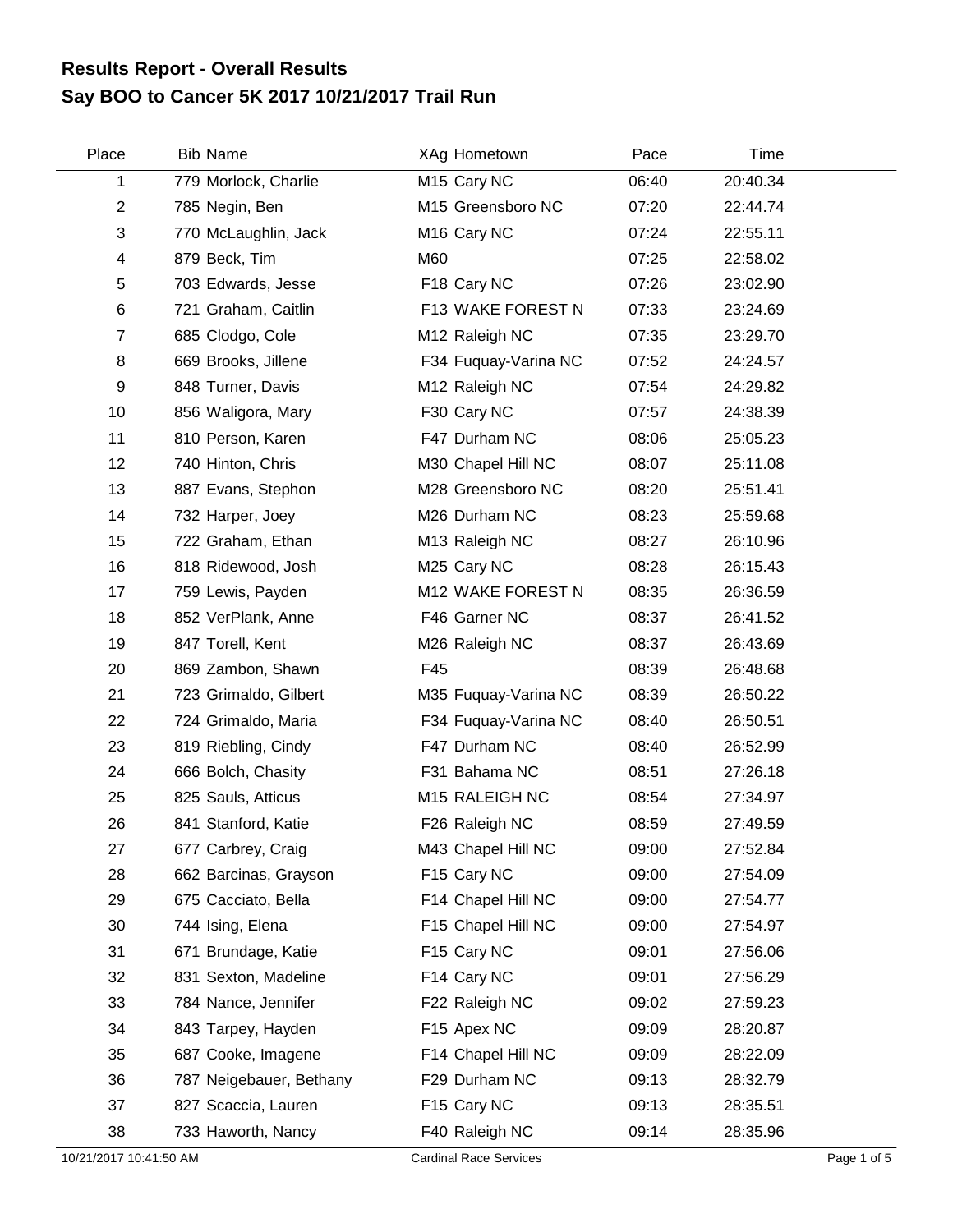| Place | <b>Bib Name</b>         | XAg Hometown         | Pace  | Time     |  |
|-------|-------------------------|----------------------|-------|----------|--|
| 39    | 734 Henry, April        | F41 DURHAM NC        | 09:19 | 28:54.29 |  |
| 40    | 833 Shumate, Steph      | F49 Cary NC          | 09:21 | 29:00.00 |  |
| 41    | 826 Sauls, Tricia       | F46 RALEIGH NC       | 09:22 | 29:02.58 |  |
| 42    | 873 Beaumont, Suzanna   | F60 WAKE FOREST N    | 09:24 | 29:07.32 |  |
| 43    | 725 Guffey, Hannah      | F27 Knightdale NC    | 09:24 | 29:08.08 |  |
| 44    | 862 West, Derek         | M42 Chapel Hill NC   | 09:26 | 29:14.99 |  |
| 45    | 885 West, Jesse         | M7 Chapel Hill NC    | 09:26 | 29:15.30 |  |
| 46    | 750 Keast, Kevin        | M32 Fuquay-Varina NC | 09:28 | 29:21.03 |  |
| 47    | 706 Evans, Belynda      | F56 Raleigh NC       | 09:30 | 29:26.27 |  |
| 48    | 871 Zumaran, Tania      | F33 Raleigh NC       | 09:36 | 29:44.57 |  |
| 49    | 702 Edwards, Janet      | F59 Cary NC          | 09:36 | 29:44.82 |  |
| 50    | 751 Kelmel, Michael     | M55 Raleigh NC       | 09:37 | 29:47.45 |  |
| 51    | 791 Nelson, Valerie     | F22 Apex NC          | 09:41 | 30:01.67 |  |
| 52    | 803 Pabalate, Andrea    | F40 Raleigh NC       | 09:45 | 30:13.15 |  |
| 53    | 849 Turner, Hadley      | F14 Raleigh NC       | 09:48 | 30:21.60 |  |
| 54    | 832 Sherrill, Karli     | F13 Youngsville NC   | 09:48 | 30:21.67 |  |
| 55    | 798 OHare, Tom          | M53 Holly Springs NC | 09:49 | 30:24.45 |  |
| 56    | 837 Singh, Jyoti        | F40 Raleigh NC       | 09:58 | 30:53.49 |  |
| 57    | 815 Rego, Marcia        | F54 Durham NC        | 10:05 | 31:16.41 |  |
| 58    | 739 Hill, Dani          | F43 Cary NC          | 10:06 | 31:19.30 |  |
| 59    | 829 Sedivy, Samantha    | F21 Fuquay-Varina NC | 10:07 | 31:23.24 |  |
| 60    | 828 Sedivy, Karin       | F51 Fuquay-Varina NC | 10:17 | 31:53.54 |  |
| 61    | 880 Haworth, Dawn       | F14 Raleigh NC       | 10:17 | 31:53.91 |  |
| 62    | 795 Odom, Cori          | F45 Holly Springs NC | 10:18 | 31:55.60 |  |
| 63    | 892 Ray, Mary           | F36                  | 10:21 | 32:05.22 |  |
| 64    | 886 Turpin, Robert      | M24 CARY NC          | 10:22 | 32:07.19 |  |
| 65    | 816 Reynolds, Nancy     | F24 Raleigh NC       | 10:25 | 32:16.52 |  |
| 66    | 683 Chung, Mayla        | F25 CARY NC          | 10:26 | 32:19.81 |  |
| 67    | 778 Morgan, Kyle        | M32 Raleigh NC       | 10:30 | 32:34.30 |  |
| 68    | 719 Gonzalez, Ian Pablo | M12 Raleigh NC       | 10:32 | 32:38.86 |  |
| 69    | 708 Flate, Elizabeth    | F38 Chapel Hill NC   | 10:32 | 32:39.11 |  |
| 70    | 692 DEAN, AMY           | F45 Chapel Hill NC   | 10:35 | 32:49.31 |  |
| 71    | 895 Rudder, Courtney    | F60 Apex NC          | 10:39 | 33:00.90 |  |
| 72    | 807 Parker, Julian      | M11 Fuquay-Varina NC | 10:39 | 33:01.11 |  |
| 73    | 858 Walker, Miles       | M12 Raleigh NC       | 10:39 | 33:01.19 |  |
| 74    | 735 Hepburn, Margaret   | F46 Carrboro NC      | 10:43 | 33:12.22 |  |
| 75    | 755 Lang, Derek         | M41 Holly Springs NC | 10:46 | 33:23.29 |  |
| 76    | 761 M. Sirma, Beatrice  | F35 Apex NC          | 10:56 | 33:53.54 |  |
| 77    | 797 OHare, Linda        | F53 Holly Springs NC | 10:58 | 33:58.37 |  |
| 78    | 765 Marion, Amber       | F32 RALEIGH NC       | 10:59 | 34:01.92 |  |
| 79    | 766 Marion, Jada        | F9 RALEIGH NC        | 10:59 | 34:02.27 |  |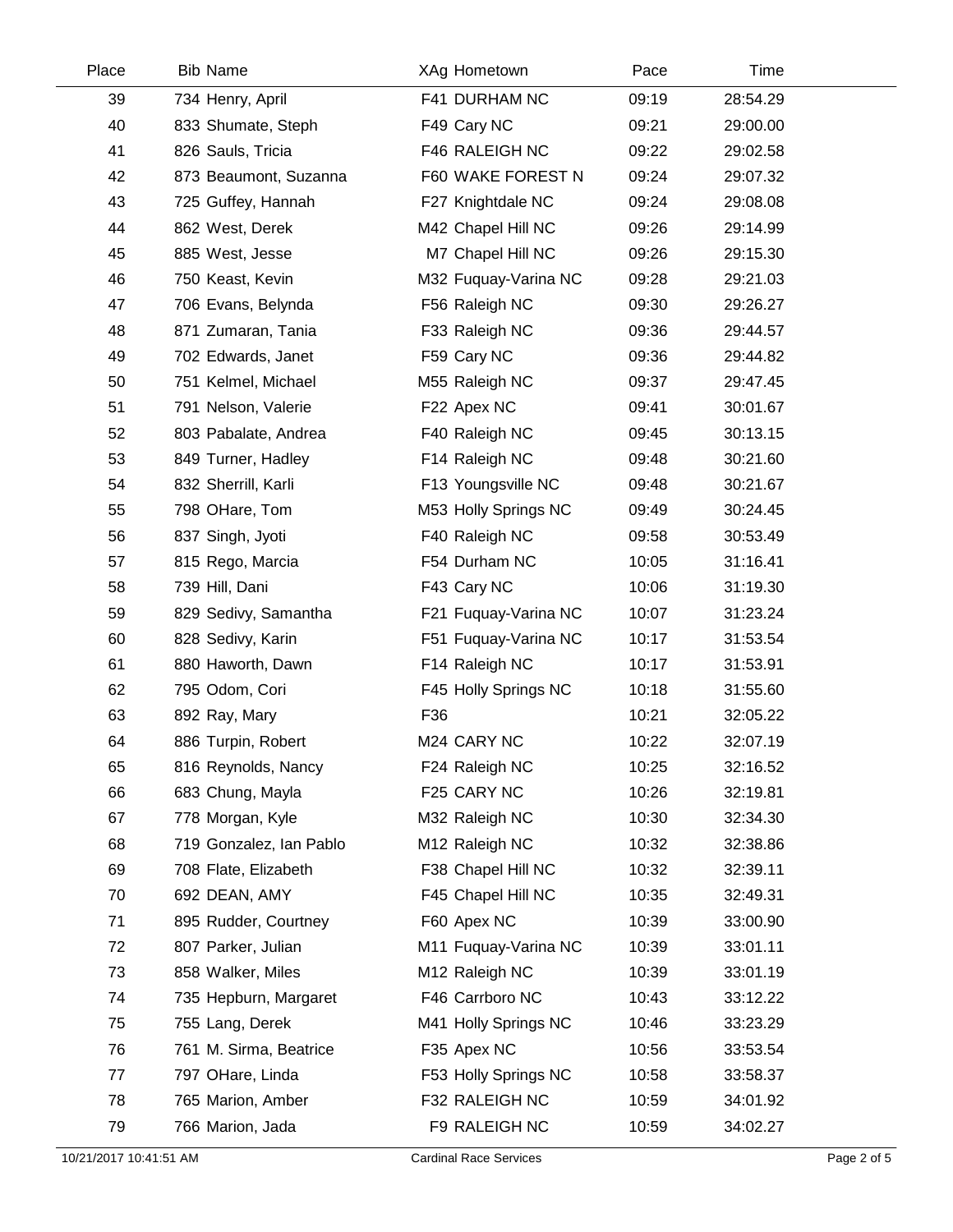| Place | <b>Bib Name</b>            | XAg Hometown         | Pace  | Time     |  |
|-------|----------------------------|----------------------|-------|----------|--|
| 80    | 896 Earwood, Amy           | F42 Raleigh NC       | 10:59 | 34:04.19 |  |
| 81    | 854 Volkmar, Pierce        | M24 Raleigh NC       | 11:02 | 34:12.80 |  |
| 82    | 893 LUPIENSKI, christine   | F41 Holly Springs NC | 11:05 | 34:20.88 |  |
| 83    | 783 Murphy, John           | M66 Sanford NC       | 11:08 | 34:31.96 |  |
| 84    | 805 Pagel, Heather         | F36 Fuquay-Varina NC | 11:11 | 34:40.03 |  |
| 85    | 773 Miller-Reid, Christina | F33 Cary NC          | 11:12 | 34:43.33 |  |
| 86    | 762 Maddocks, Sophia       | F15 Cary NC          | 11:12 | 34:43.40 |  |
| 87    | 772 Medlin, Lindsey        | F29 Raleigh NC       | 11:21 | 35:11.00 |  |
| 88    | 780 Morlock, Meredith      | F48 Cary NC          | 11:24 | 35:20.78 |  |
| 89    | 764 Marino, Dominick       | M64 CARY NC          | 11:28 | 35:33.50 |  |
| 90    | 718 Giattino, Mackenzie    | F13 Durham NC        | 11:31 | 35:43.16 |  |
| 91    | 768 McKay, Tricia          | F35 Fuquay-Varina NC | 11:36 | 35:56.86 |  |
| 92    | 877 Baker, Lisa            | F42 Selma NC         | 11:36 | 35:57.69 |  |
| 93    | 707 Fansler, Amy           | F34 Fuquay-Varina NC | 11:36 | 35:59.07 |  |
| 94    | 661 Bandong, Alex          | F17 CARY NC          | 11:39 | 36:06.41 |  |
| 95    | 794 Nordwall, Cory         | F26 Raleigh NC       | 11:39 | 36:08.27 |  |
| 96    | 890 Zipparo, Stephanie     | F37 Cary NC          | 11:41 | 36:11.74 |  |
| 97    | 889 Zipparo, Gabrielle     | F8 Cary NC           | 11:41 | 36:12.09 |  |
| 98    | 881 Layne, Tacy            | F <sub>27</sub>      | 11:48 | 36:34.13 |  |
| 99    | 690 Dalton, Connor         | M12 Durham NC        | 11:48 | 36:34.66 |  |
| 100   | 875 Bryant, Sherry         | F50 Garner NC        | 11:54 | 36:53.65 |  |
| 101   | 790 Nelson, Joe            | M52 Apex NC          | 11:59 | 37:07.74 |  |
| 102   | 654 ALSTON, ANNA           | F63 Raleigh NC       | 12:01 | 37:16.55 |  |
| 103   | 867 Wilson, Pamela         | F45 Knightdale NC    | 12:02 | 37:18.92 |  |
| 104   | 824 Saracena, Kaitlin      | F32 Oxford NC        | 12:09 | 37:41.06 |  |
| 105   | 872 Zumaran Mejia, Alma    | F32 Raleigh NC       | 12:11 | 37:44.79 |  |
| 106   | 870 Zumaran, Naylah        | F11 Raleigh NC       | 12:11 | 37:45.02 |  |
| 107   | 888 Grantham, Danielle     | F30                  | 12:17 | 38:04.23 |  |
| 108   | 776 Moon, Mona             | F51 Raleigh NC       | 12:22 | 38:19.51 |  |
| 109   | 855 Waldrop, Kelley        | F36 Chapel Hill NC   | 12:23 | 38:22.76 |  |
| 110   | 842 Tammi, John            | M56 Chapel Hill NC   | 12:24 | 38:27.31 |  |
| 111   | 746 Jacobs, Anne Marie     | F38 Fuquay-Varina NC | 12:31 | 38:48.09 |  |
| 112   | 745 Ivancic, Alison        | F29 Raleigh NC       | 12:31 | 38:49.03 |  |
| 113   | 813 Reese, Kerry           | M51 CARY NC          | 12:43 | 39:26.19 |  |
| 114   | 767 Martinson, Christina   | F38 Durham NC        | 12:44 | 39:28.32 |  |
| 115   | 799 Osment, Benjamin       | M30 CARY NC          | 12:45 | 39:30.47 |  |
| 116   | 774 Modlin, Vickie         | F58 Durham NC        | 12:57 | 40:09.01 |  |
| 117   | 800 Osment, Sarah          | F29 CARY NC          | 13:00 | 40:19.36 |  |
| 118   | 793 Nicewicz, Kristen      | F26 Chapel Hill NC   | 13:02 | 40:22.96 |  |
| 119   | 672 Buff, Delany           | F9 Durham NC         | 13:02 | 40:23.13 |  |
| 120   | 689 Crozier, Brooke        | F48 Chapel Hill NC   | 13:02 | 40:24.09 |  |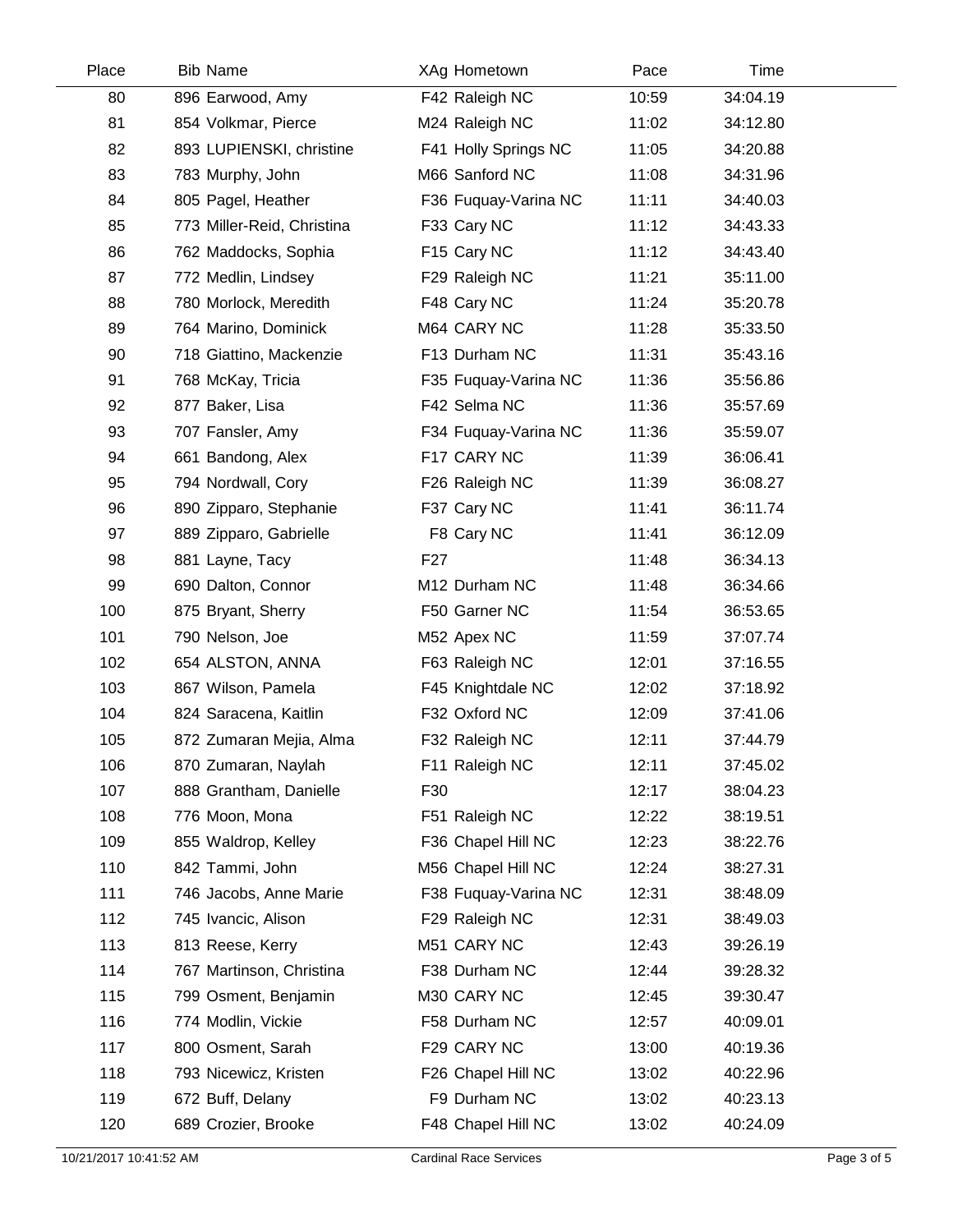| Place | <b>Bib Name</b>           | XAg Hometown         | Pace  | Time     |
|-------|---------------------------|----------------------|-------|----------|
| 121   | 705 Elles, Sondra         | F34 Fuquay-Varina NC | 13:05 | 40:34.25 |
| 122   | 664 Benedetto, Jen        | F32 Fuquay-Varina NC | 13:07 | 40:39.87 |
| 123   | 786 Negin, Max            | M46 Greensboro NC    | 13:11 | 40:51.52 |
| 124   | 758 Lellis, Julie         | F39 DURHAM NC        | 13:11 | 40:52.78 |
| 125   | 749 Jordan, Joanne        | F62 Chapel Hill NC   | 13:20 | 41:18.99 |
| 126   | 811 Quilici, Gemma        | F11 WAKE FOREST N    | 13:30 | 41:51.42 |
| 127   | 874 Bowman, Kathie        | F66 Raleigh NC       | 13:37 | 42:13.12 |
| 128   | 846 Thompson, Andrea      | F24 Chapel Hill NC   | 13:42 | 42:27.37 |
| 129   | 656 Amsden, Kristen       | F26 Apex NC          | 13:43 | 42:30.25 |
| 130   | 716 Garrett, Phil         | M43 Oxford NC        | 13:43 | 42:31.36 |
| 131   | 760 Louis, Catherine      | F55 Cary NC          | 13:55 | 43:08.71 |
| 132   | 742 HUDDA, CHASE          | M12 Clayton NC       | 13:56 | 43:10.16 |
| 133   | 736 Hernandez, Jose       | M31 Angier NC        | 14:01 | 43:28.26 |
| 134   | 714 Garcia, Paulina       | F30 Angier NC        | 14:01 | 43:28.31 |
| 135   | 737 Hernandez, Melissa    | F11 Angier NC        | 14:01 | 43:28.33 |
| 136   | 891 Oriel, Diane          | F42                  | 14:07 | 43:44.57 |
| 137   | 775 Money, Laura          | F28 Selma NC         | 14:10 | 43:53.95 |
| 138   | 694 Dhillion, Anika       | F13 Raleigh NC       | 14:11 | 43:58.58 |
| 139   | 863 Whiteside, Ashley     | F13 ROLESVILLE NC    | 14:11 | 43:59.17 |
| 140   | 817 Rhodes, Sofia         | F15 Cary NC          | 14:12 | 43:59.78 |
| 141   | 670 Brozgal, Sebria       | F15 Holly Springs NC | 14:12 | 44:00.28 |
| 142   | 804 Pabalate, Emily       | F10 Raleigh NC       | 14:13 | 44:03.04 |
| 143   | 668 Brandenburg, Kimberly | F38 Raleigh NC       | 14:14 | 44:08.09 |
| 144   | 859 Walker, Tracie        | F37 Cary NC          | 14:15 | 44:09.79 |
| 145   | 857 Walker, Jesse         | M6 Cary NC           | 14:15 | 44:10.77 |
| 146   | 769 McKoy, Stephanie      | F41 Raleigh NC       | 14:15 | 44:11.64 |
| 147   | 757 Lee, Keith            | M54 RALEIGH NC       | 14:19 | 44:21.57 |
| 148   | 658 Auchter, Joey         | M10 Hillsborough NC  | 14:20 | 44:26.19 |
| 149   | 657 Auchter, Eli          | M8 Hillsborough NC   | 14:21 | 44:28.92 |
| 150   | 812 Quilici, Isabella     | F13 WAKE FOREST N    | 14:26 | 44:43.26 |
| 151   | 777 Morales, Julio        | M22 CARY NC          | 14:30 | 44:55.77 |
| 152   | 878 Boyles, Shery         | F58 Raleigh NC       | 14:33 | 45:06.62 |
| 153   | 697 Downs, Andrew         | M58 RALEIGH NC       | 14:33 | 45:06.83 |
| 154   | 729 Hanson, Jessica       | F33 Cary NC          | 14:35 | 45:11.40 |
| 155   | 728 Hanson, Charlotte     | F7 Cary NC           | 14:35 | 45:11.41 |
| 156   | 748 Jarmul, Paul          | M54 Cary NC          | 14:36 | 45:14.48 |
| 157   | 691 Davis, Valara         | F42 Durham NC        | 14:38 | 45:22.29 |
| 158   | 660 Auchter, Thomas       | M40 Hillsborough NC  | 15:03 | 46:38.94 |
| 159   | 834 Simmons, Connor       | M10 WAKE FOREST N    | 15:14 | 47:14.93 |
| 160   | 836 Simmons, Susan        | F61 WAKE FOREST N    | 15:22 | 47:39.40 |
| 161   | 801 Overby, Bryan         | M35 Smithfield NC    | 15:27 | 47:52.47 |
|       |                           |                      |       |          |